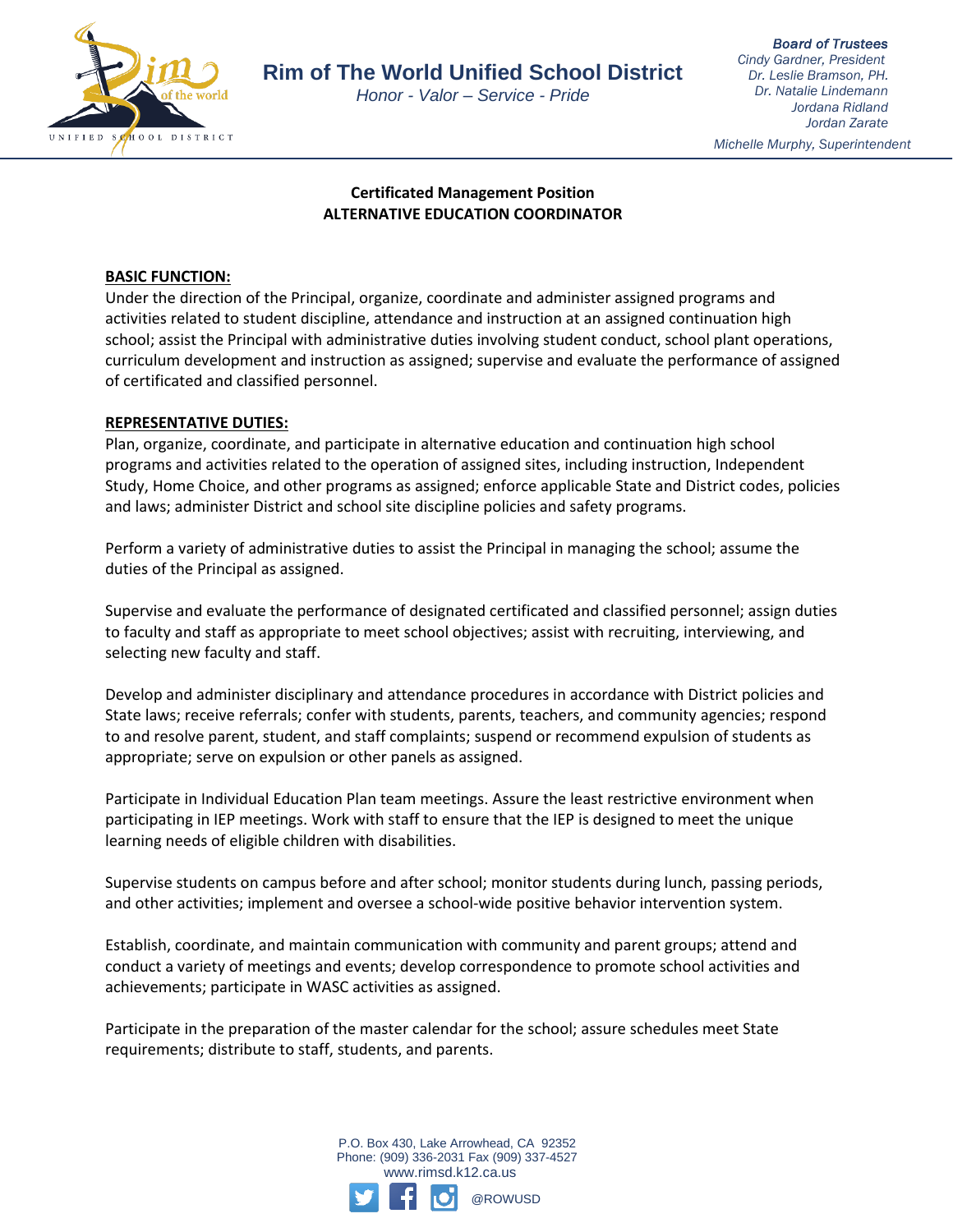Assist in developing, implementing, revising, and supervising instructional and other special programs; assure that curricular requirements are properly integrated and coordinated.

Provide direction to a variety of faculty, staff, and student programs and services; participate in informal and formal classroom visitations and observations; provide recommendations and suggestions as appropriate.

Provide direction to the school's guidance and counseling services, student activities, student government, school attendance issues, plant maintenance; assure programs and services meet established objectives and requirements; recommend or implement modifications to programs and services as needed.

Supervise and organize a wide variety of student activities, extra-curricular activities; schedule extracurricular programs; attend a variety of school events including dances, meetings, and others.

Prepare and maintain of a variety of District, County, State, and federally-mandated records and reports regarding student attendance, discipline, test scores, cumulative records, and academic achievement; prepare and maintain correspondence, records, and reports.

Attend a variety of workshops, meetings, and conferences to develop and enhance administrative skills, remain current in educational research, techniques, and legislation; serve on committees, councils, and task forces related to education programs and the operation of the school.

Assure the health, safety, and welfare of students.

Participate in graduation-related activities including photos, set-up of equipment, and planning of various graduation-related events as assigned.

Assist with the coordination of plant operations to assure the safety, maintenance, and security of site facilities, students, and personnel.

Assist the comprehensive high school with student discipline, attendance and duties as assigned by the principal.

Assist with monitoring the school budget; order supplies as needed.

Operate a computer and other office equipment as assigned.

#### **OTHER FUNCTIONS:**

Perform other related duties as assigned.

#### **JOB QUALIFICATIONS:**

#### **KNOWLEDGE OF:**

Comprehensive organizations, activities, goals, and objectives of a high school. School law administration and applications of the State Education Code and other applicable laws.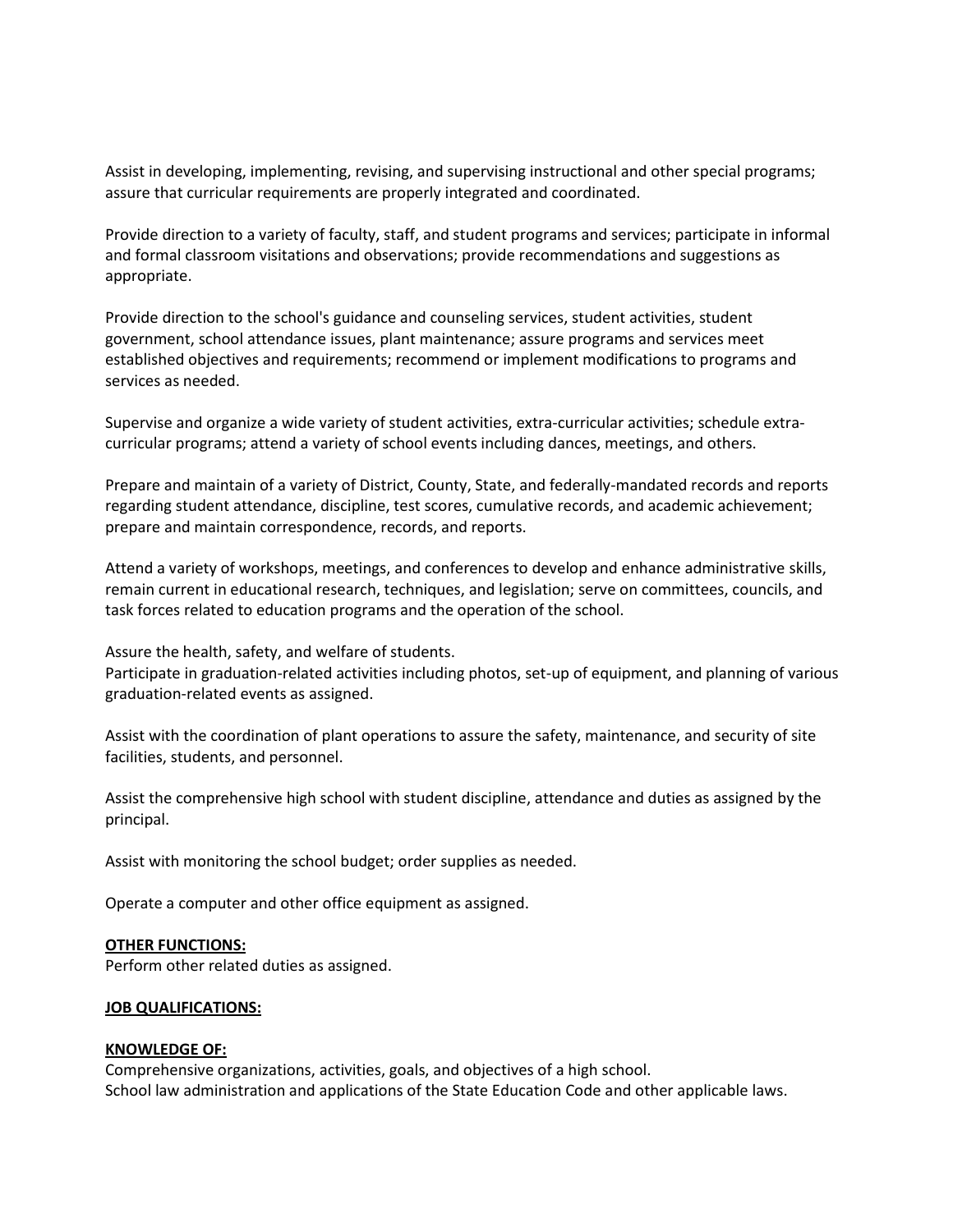State and local curriculum requirements. District technology and systems in order to extract and interpret student data. Board and District policies, procedures, regulations, and the Strategic Plan Principles and practices of administration, supervision, and training. Labor relations law and employee bargaining unit contracts. State plant facility requirements. Budget preparation and control. Interpersonal skills using tact, patience, and courtesy. Oral and written communication skills.

## **ABILITY TO:**

Organize, coordinate, and administer assigned programs and activities related to student discipline, attendance, and instruction at an assigned high school.

Assist the Principal with administrative duties involving student conduct, curriculum development, and school plant operations as assigned.

Access and interpret student data.

Direct, evaluate, and supervise assigned certificated and classified staff.

Oversee activities regarding personnel, the physical plant, student services and activities, and curriculum and instruction.

Prepare and deliver oral presentations.

Establish, coordinate, and maintain communication with community and parent groups.

Assist with the implementation, evaluation, and modification of instructional programs in accordance with applicable laws.

Plan and organize work.

Analyze situations accurately and adopt an effective course of action.

Complete work with many interruptions.

Read, interpret, apply, and explain rules, regulations, policies, and procedures.

Communicate effectively both orally and in writing.

Ability to speak Spanish is desirable.

*Incorporated within one or more of the previously mentioned performance responsibilities, which are essential functions of this job description, are the following essential physical requirements:*

Ability to work at a desk and in meetings of various configurations.

Ability to read printed matter and computer screens.

Ability to communicate so others will be able to clearly understand a normal conversation.

Ability to understand speech at normal levels.

Ability to bend, twist, stoop, and reach.

Ability to push, pull, and transport instructional and presentation materials.

Ability to drive a personal vehicle to conduct business.

Hearing and speaking to exchange information and make presentations.

Sitting for extended periods of time.

Walking.

### **EDUCATION AND EXPERIENCE:**